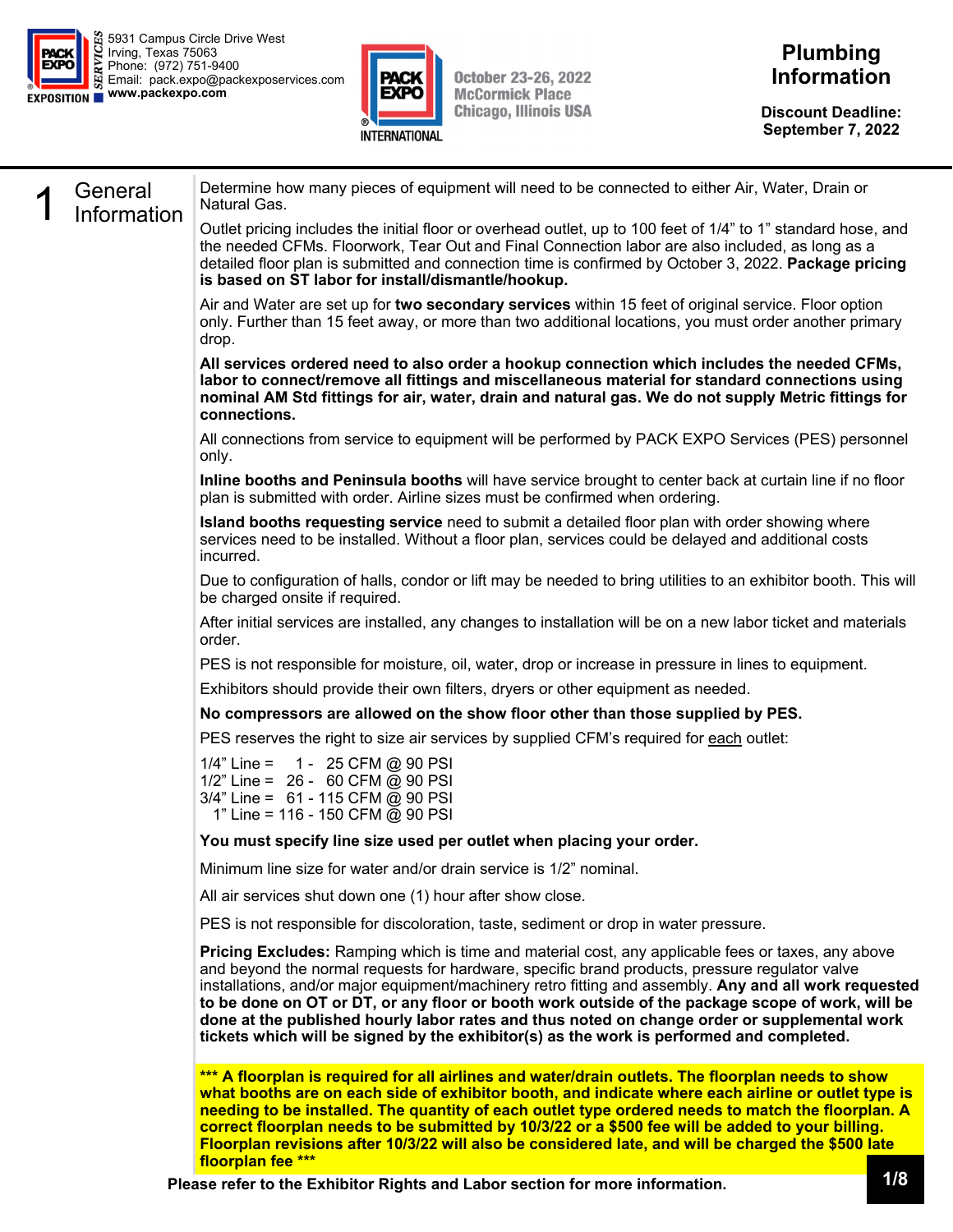

5931 Campus Circle Drive West Irving, Texas 75063 Phone: (972) 751-9400 Email: pack.expo@packexposervices.com **www.packexpo.com** 



**October 23-26, 2022 McCormick Place Chicago, Illinois USA** 

## **Plumbing Information**

**Discount Deadline: September 7, 2022** 

# 2 Plumbing<br>2 Airline Sizes



3/4" Line = 71 - 115 CFM 1" Line = 115 - over CFM







### **Things to consider when selecting air line sizes:**

- Base air line size needs off of your CFM requirements.
- To avoid possible safety/tripping hazards, if you order a line larger than 1/4", you may need to order carpet padding for under carpet lines; or consider overhead drops instead. Contact your Customer Account Manager for more information.

The available sources for plumbing service in each building location are as follows (see Floor Plan on page 8/8):

| <b>Building</b> | Hall           | <b>Floor</b> | Overhead |
|-----------------|----------------|--------------|----------|
| South           | AI, A2         | Χ            | N/A      |
| <b>North</b>    | B1             | X            | N/A      |
| <b>North</b>    | B <sub>2</sub> | N/A          | X        |
| Lakeside Upper  | D1             | X            | N/A      |
| Lakeside Upper  | D <sub>2</sub> | Χ            | N/A      |
| Lakeside Lower  | F              | X            | X        |
| West            | F1             | X            | N/A      |
| West            | F <sub>2</sub> | Χ            | N/A      |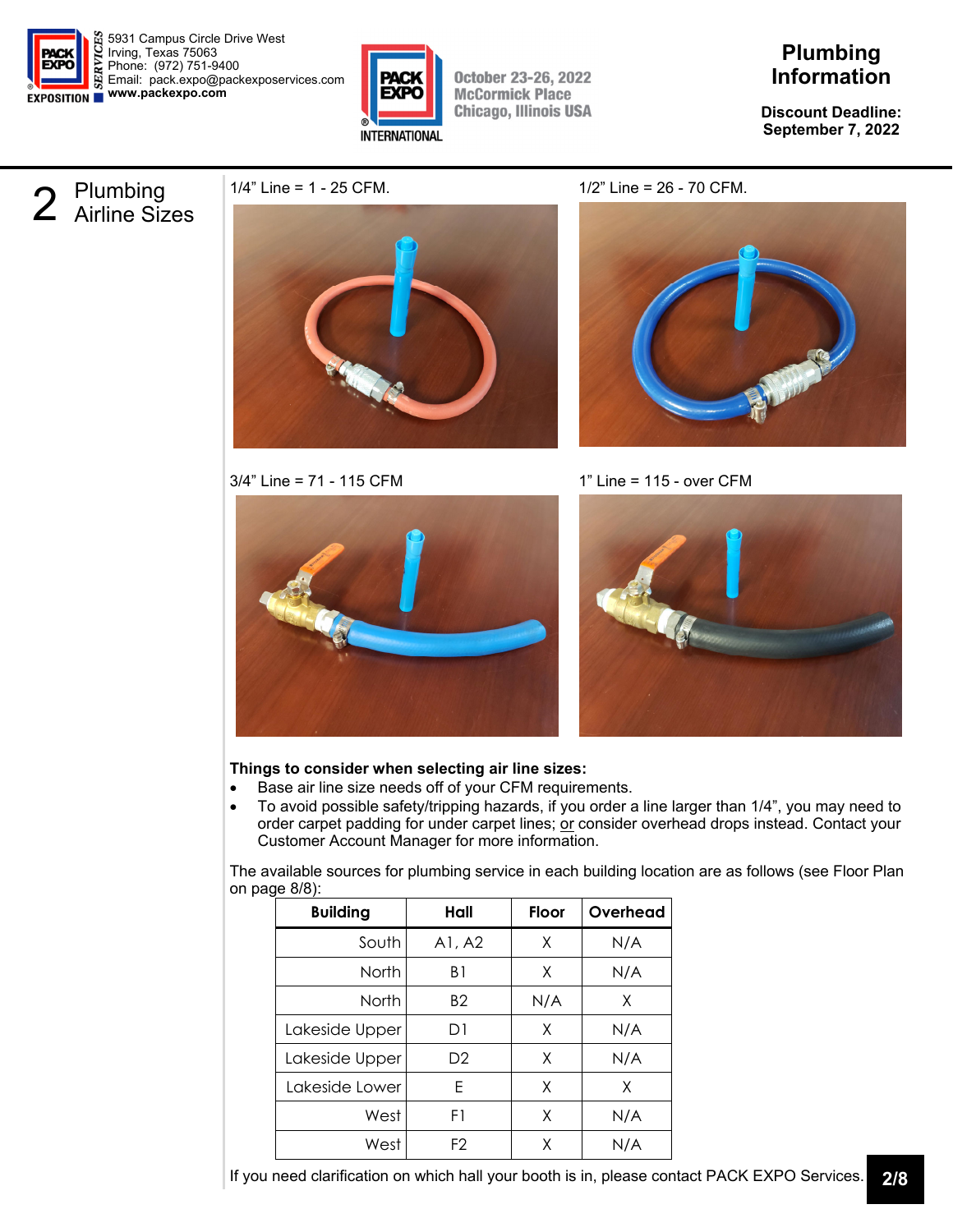NORTH BUILDING - LEVEL 3 UPPER LAKESIDE CENTER - LEV



LOWER LAKESIDE CENTER - LEVEL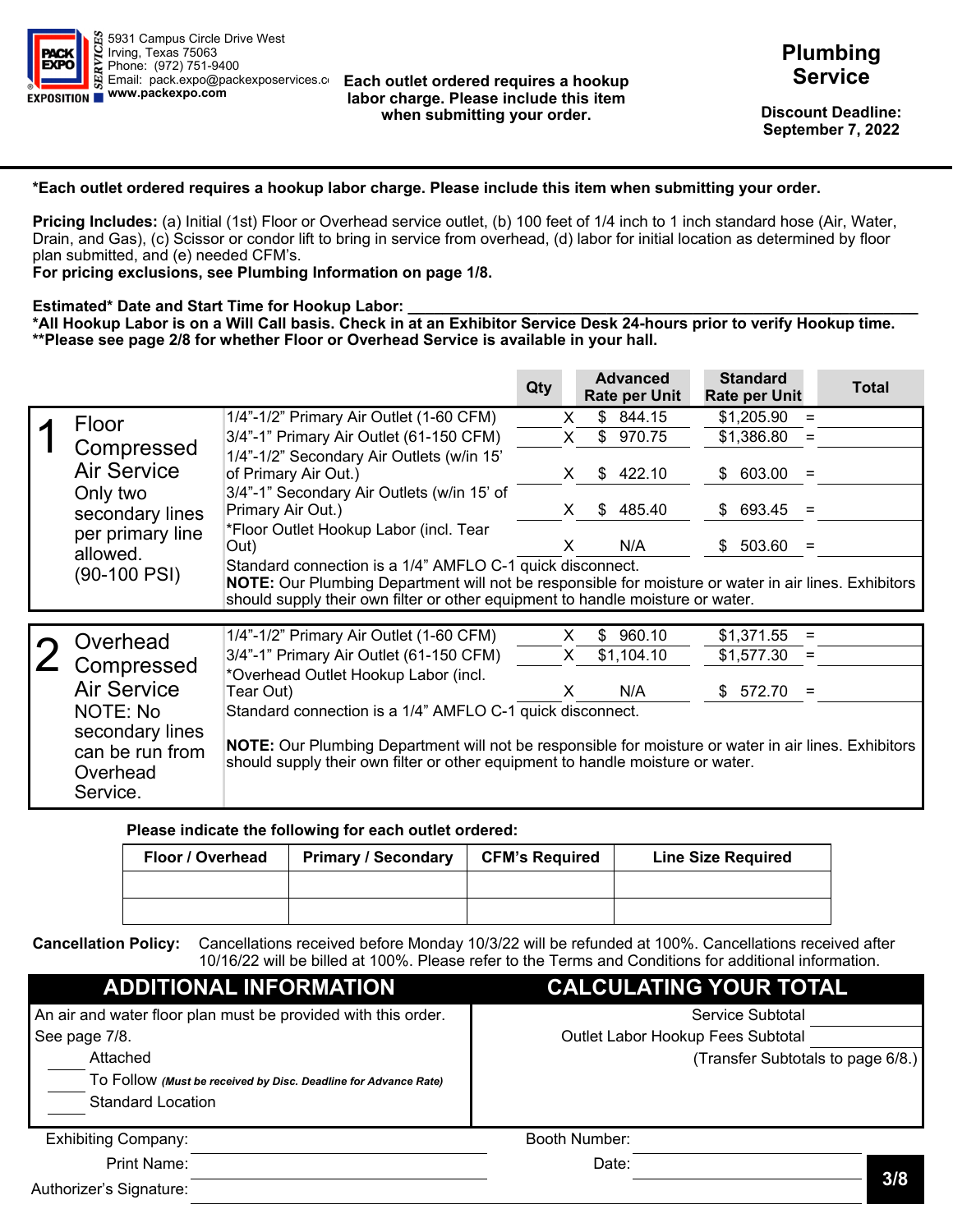

#### **Each outlet ordered requires a hookup labor charge. Please include this item when submitting your order.**

**Discount Deadline: September 7, 2022** 

#### **\*Each outlet ordered requires a hookup labor charge. Please include this item when submitting your order.**

**Pricing Includes:** (a) Initial (1st) Floor or Overhead service outlet, (b) 100 feet of 1/4 inch to 1 inch standard hose (Air, Water, Drain, and Gas), (c) Scissor or condor lift to bring in service from overhead, (d) labor for initial location as determined by floor plan submitted, and (e) needed CFM's.

**For pricing exclusions, see Plumbing Information on page 1/8.** 

#### **Estimated\* Date and Start Time for Hookup Labor:**

**\*All Hookup Labor is on a Will Call basis. Check in at an Exhibitor Service Desk 24-hours prior to verify Hookup time. \*\*Please see page 2/8 for whether Floor or Overhead Service is available in your hall.** 

|                                                                        |                                                                                                                                                                                                                                                            | Qty |    | <b>Advanced</b><br><b>Rate per Unit</b> |     | <b>Standard</b><br><b>Rate per Unit</b> |     | <b>Total</b> |
|------------------------------------------------------------------------|------------------------------------------------------------------------------------------------------------------------------------------------------------------------------------------------------------------------------------------------------------|-----|----|-----------------------------------------|-----|-----------------------------------------|-----|--------------|
| Floor                                                                  | 1/4"-1/2" Primary Air Outlet (1-60 CFM)                                                                                                                                                                                                                    |     | X. | \$844.15                                |     | \$1,205.90                              |     |              |
|                                                                        | 3/4"-1" Primary Air Outlet (61-150 CFM)                                                                                                                                                                                                                    |     | X. | 970.75<br>\$                            |     | \$1,386.80                              | $=$ |              |
| Compressed<br><b>Air Service</b>                                       | 1/4"-1/2" Secondary Air Outlets (w/in 15'<br>of Primary Air Out.)                                                                                                                                                                                          |     | X. | 422.10<br>S.                            |     | \$603.00                                | $=$ |              |
| Only two<br>secondary lines                                            | 3/4"-1" Secondary Air Outlets (w/in 15' of<br>Primary Air Out.)                                                                                                                                                                                            |     | X  | 485.40<br>\$                            | \$  | 693.45                                  |     |              |
| per primary line<br>allowed.                                           | *Floor Outlet Hookup Labor (incl. Tear<br>Out)                                                                                                                                                                                                             |     | x  | N/A                                     | \$. | 503.60                                  |     |              |
| $(90-100$ PSI)                                                         | Standard connection is a 1/4" AMFLO C-1 quick disconnect.<br>NOTE: Our Plumbing Department will not be responsible for moisture or water in air lines. Exhibitors<br>should supply their own filter or other equipment to handle moisture or water.        |     |    |                                         |     |                                         |     |              |
|                                                                        |                                                                                                                                                                                                                                                            |     |    |                                         |     |                                         |     |              |
| Overhead                                                               | 1/4"-1/2" Primary Air Outlet (1-60 CFM)                                                                                                                                                                                                                    |     | X. | \$.<br>960.10                           |     | \$1,371.55                              |     |              |
| Compressed                                                             | 3/4"-1" Primary Air Outlet (61-150 CFM)                                                                                                                                                                                                                    |     | X. | \$1,104.10                              |     | \$1,577.30                              | $=$ |              |
| <b>Air Service</b>                                                     | *Overhead Outlet Hookup Labor (incl.<br>Tear Out)                                                                                                                                                                                                          |     | X  | N/A                                     | \$. | 572.70                                  | $=$ |              |
| NOTE: No<br>secondary lines<br>can be run from<br>Overhead<br>Service. | Standard connection is a 1/4" AMFLO C-1 quick disconnect.<br><b>NOTE:</b> Our Plumbing Department will not be responsible for moisture or water in air lines. Exhibitors<br>should supply their own filter or other equipment to handle moisture or water. |     |    |                                         |     |                                         |     |              |

#### **Please indicate the following for each outlet ordered:**

| Floor / Overhead | <b>Primary / Secondary</b> | <b>CFM's Required</b> | <b>Line Size Required</b> |  |  |  |  |
|------------------|----------------------------|-----------------------|---------------------------|--|--|--|--|
|                  |                            |                       |                           |  |  |  |  |
|                  |                            |                       |                           |  |  |  |  |

**Cancellation Policy:** Cancellations received before Monday 10/3/22 will be refunded at 100%. Cancellations received after 10/16/22 will be billed at 100%. Please refer to the Terms and Conditions for additional information.

| <b>ADDITIONAL INFORMATION</b>                                                                           | CALCULATING YOUR TOTAL            |
|---------------------------------------------------------------------------------------------------------|-----------------------------------|
| An air and water floor plan must be provided with this order.                                           | Service Subtotal                  |
| See page 7/8.                                                                                           | Outlet Labor Hookup Fees Subtotal |
| Attached<br>TO FOIIOW (Must be received by Disc. Deadline for Advance Rate)<br><b>Standard Location</b> | (Transfer Subtotals to page 6/8.) |
| <b>Exhibiting Company:</b>                                                                              | Booth Number:                     |
| Print Name:                                                                                             | Date:                             |
| Authorizer's Signature:                                                                                 | 3/8                               |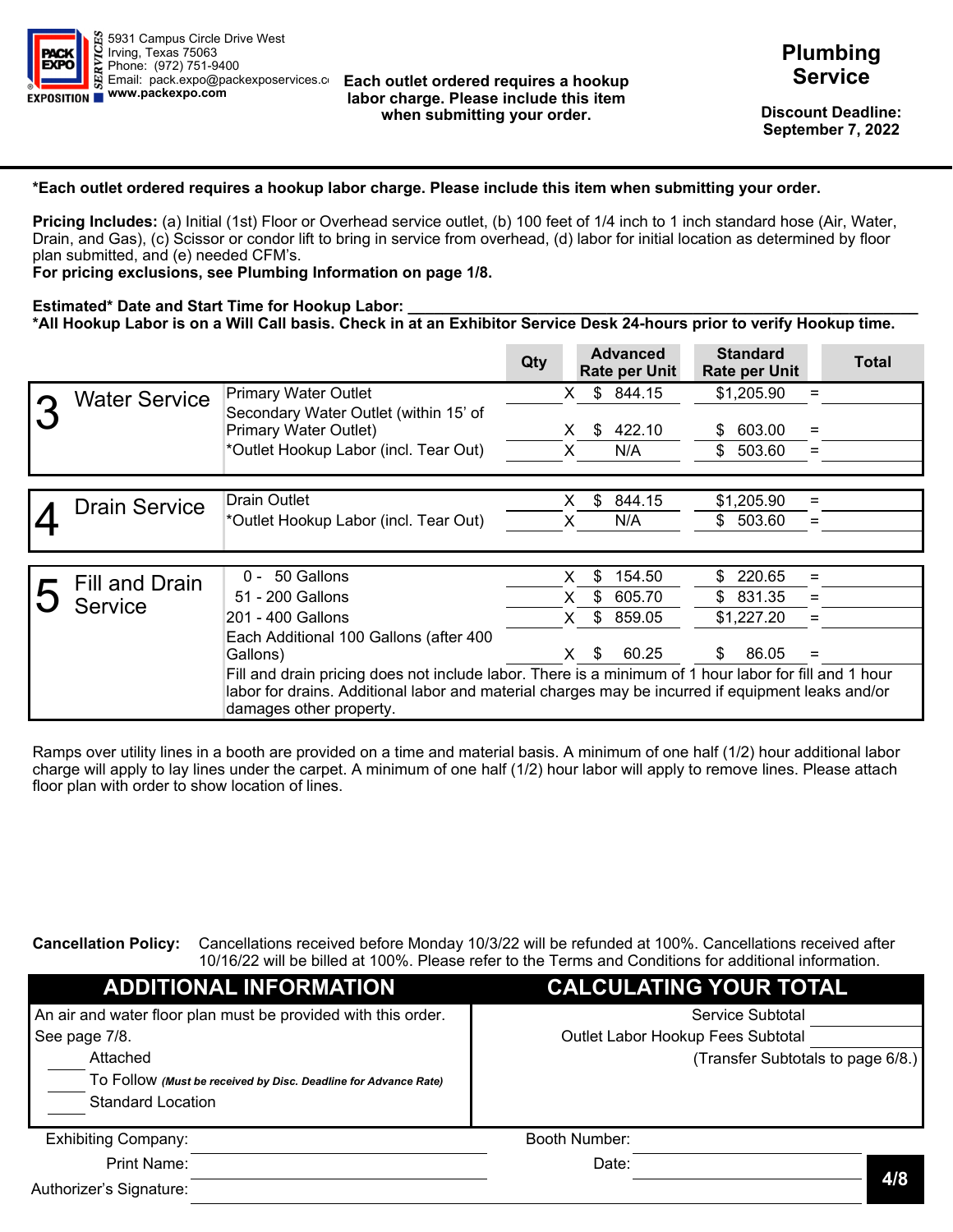

#### **Each outlet ordered requires a hookup labor charge. Please include this item when submitting your order.**

**Discount Deadline: September 7, 2022** 

#### **\*Each outlet ordered requires a hookup labor charge. Please include this item when submitting your order.**

**Pricing Includes:** (a) Initial (1st) Floor or Overhead service outlet, (b) 100 feet of 1/4 inch to 1 inch standard hose (Air, Water, Drain, and Gas), (c) Scissor or condor lift to bring in service from overhead, (d) labor for initial location as determined by floor plan submitted, and (e) needed CFM's.

**For pricing exclusions, see Plumbing Information on page 1/8.** 

#### **Estimated\* Date and Start Time for Hookup Labor:**

**\*All Hookup Labor is on a Will Call basis. Check in at an Exhibitor Service Desk 24-hours prior to verify Hookup time.** 

|                       |                                                                                                                                                                                                                                       | Qty |    | <b>Advanced</b><br><b>Rate per Unit</b> | <b>Standard</b><br><b>Rate per Unit</b> |            | <b>Total</b> |
|-----------------------|---------------------------------------------------------------------------------------------------------------------------------------------------------------------------------------------------------------------------------------|-----|----|-----------------------------------------|-----------------------------------------|------------|--------------|
| <b>Water Service</b>  | <b>Primary Water Outlet</b>                                                                                                                                                                                                           |     | X. | \$844.15                                | \$1,205.90                              | $=$        |              |
|                       | Secondary Water Outlet (within 15' of<br>Primary Water Outlet)<br>*Outlet Hookup Labor (incl. Tear Out)                                                                                                                               |     | X. | 422.10<br>\$<br>N/A                     | 603.00<br>S.<br>503.60<br>\$.           | $=$<br>$=$ |              |
|                       | Drain Outlet                                                                                                                                                                                                                          |     |    | \$                                      | \$1,205.90                              |            |              |
| <b>Drain Service</b>  | *Outlet Hookup Labor (incl. Tear Out)                                                                                                                                                                                                 |     |    | 844.15<br>N/A                           | \$503.60                                |            |              |
|                       |                                                                                                                                                                                                                                       |     |    |                                         |                                         |            |              |
| <b>Fill and Drain</b> | 0 - 50 Gallons                                                                                                                                                                                                                        |     | X  | \$<br>154.50                            | \$220.65                                | $=$        |              |
| Service               | 51 - 200 Gallons                                                                                                                                                                                                                      |     |    | \$<br>605.70                            | \$ 831.35                               | $=$        |              |
|                       | 201 - 400 Gallons                                                                                                                                                                                                                     |     | x  | \$<br>859.05                            | \$1,227.20                              | $=$        |              |
|                       | Each Additional 100 Gallons (after 400<br>Gallons)                                                                                                                                                                                    |     | X. | 60.25<br>\$                             | 86.05<br>\$.                            |            |              |
|                       | Fill and drain pricing does not include labor. There is a minimum of 1 hour labor for fill and 1 hour<br>labor for drains. Additional labor and material charges may be incurred if equipment leaks and/or<br>damages other property. |     |    |                                         |                                         |            |              |

Ramps over utility lines in a booth are provided on a time and material basis. A minimum of one half (1/2) hour additional labor charge will apply to lay lines under the carpet. A minimum of one half (1/2) hour labor will apply to remove lines. Please attach floor plan with order to show location of lines.

#### **Cancellation Policy:** Cancellations received before Monday 10/3/22 will be refunded at 100%. Cancellations received after 10/16/22 will be billed at 100%. Please refer to the Terms and Conditions for additional information.

| <b>ADDITIONAL INFORMATION</b>                                                                           | <b>CALCULATING YOUR TOTAL</b>     |
|---------------------------------------------------------------------------------------------------------|-----------------------------------|
| An air and water floor plan must be provided with this order.                                           | Service Subtotal                  |
| See page 7/8.                                                                                           | Outlet Labor Hookup Fees Subtotal |
| Attached<br>To Follow (Must be received by Disc. Deadline for Advance Rate)<br><b>Standard Location</b> | (Transfer Subtotals to page 6/8.) |
| <b>Exhibiting Company:</b>                                                                              | Booth Number:                     |
| Print Name:                                                                                             | Date:                             |
| Authorizer's Signature:                                                                                 | 4/8                               |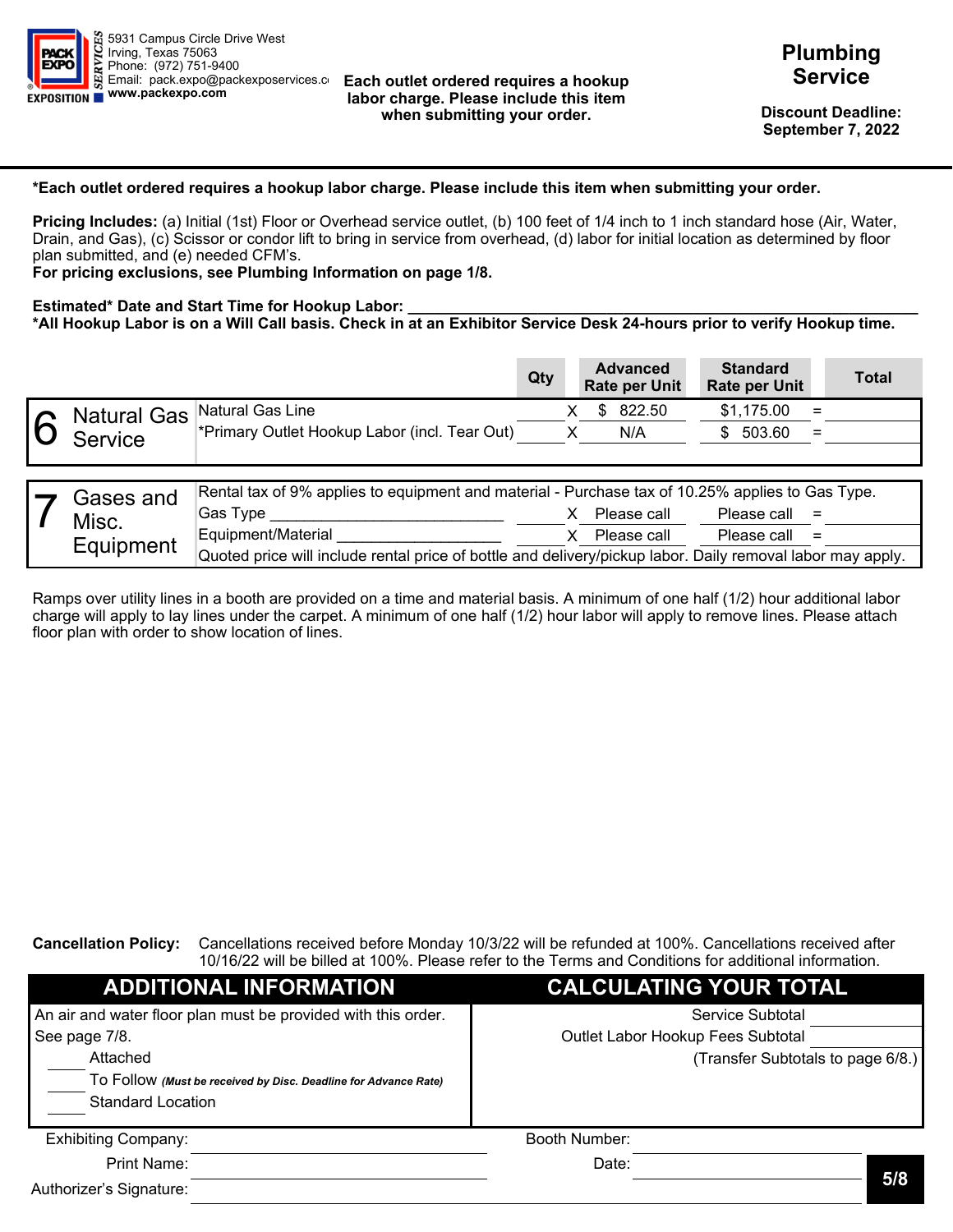

#### **Each outlet ordered requires a hookup labor charge. Please include this item when submitting your order.**

**Discount Deadline: September 7, 2022** 

#### **\*Each outlet ordered requires a hookup labor charge. Please include this item when submitting your order.**

**Pricing Includes:** (a) Initial (1st) Floor or Overhead service outlet, (b) 100 feet of 1/4 inch to 1 inch standard hose (Air, Water, Drain, and Gas), (c) Scissor or condor lift to bring in service from overhead, (d) labor for initial location as determined by floor plan submitted, and (e) needed CFM's.

**For pricing exclusions, see Plumbing Information on page 1/8.** 

#### **Estimated\* Date and Start Time for Hookup Labor:**

**\*All Hookup Labor is on a Will Call basis. Check in at an Exhibitor Service Desk 24-hours prior to verify Hookup time.** 

|                    |                                                                                                                                    | Qty |         | <b>Advanced</b><br><b>Rate per Unit</b> | <b>Standard</b><br><b>Rate per Unit</b> |            | <b>Total</b> |
|--------------------|------------------------------------------------------------------------------------------------------------------------------------|-----|---------|-----------------------------------------|-----------------------------------------|------------|--------------|
| <b>Natural Gas</b> | Natural Gas Line<br>*Primary Outlet Hookup Labor (incl. Tear Out)                                                                  |     | X.      | 822.50<br>S.<br>N/A                     | \$1,175.00<br>\$503.60                  | $=$<br>$=$ |              |
| Service            |                                                                                                                                    |     |         |                                         |                                         |            |              |
| Gases and<br>Misc. | Rental tax of 9% applies to equipment and material - Purchase tax of 10.25% applies to Gas Type.<br>Gas Type<br>Equipment/Material |     | X.<br>x | Please call<br>Please call              | Please call $=$<br>Please call $=$      |            |              |
| Equipment          | Quoted price will include rental price of bottle and delivery/pickup labor. Daily removal labor may apply.                         |     |         |                                         |                                         |            |              |

Ramps over utility lines in a booth are provided on a time and material basis. A minimum of one half (1/2) hour additional labor charge will apply to lay lines under the carpet. A minimum of one half (1/2) hour labor will apply to remove lines. Please attach floor plan with order to show location of lines.

**Cancellation Policy:** Cancellations received before Monday 10/3/22 will be refunded at 100%. Cancellations received after 10/16/22 will be billed at 100%. Please refer to the Terms and Conditions for additional information.

| <b>ADDITIONAL INFORMATION</b>                                                                           | <b>CALCULATING YOUR TOTAL</b>     |
|---------------------------------------------------------------------------------------------------------|-----------------------------------|
| An air and water floor plan must be provided with this order.                                           | Service Subtotal                  |
| See page 7/8.                                                                                           | Outlet Labor Hookup Fees Subtotal |
| Attached<br>TO FOIIOW (Must be received by Disc. Deadline for Advance Rate)<br><b>Standard Location</b> | (Transfer Subtotals to page 6/8.) |
| <b>Exhibiting Company:</b>                                                                              | Booth Number:                     |
| Print Name:                                                                                             | Date:                             |
| Authorizer's Signature:                                                                                 | 5/8                               |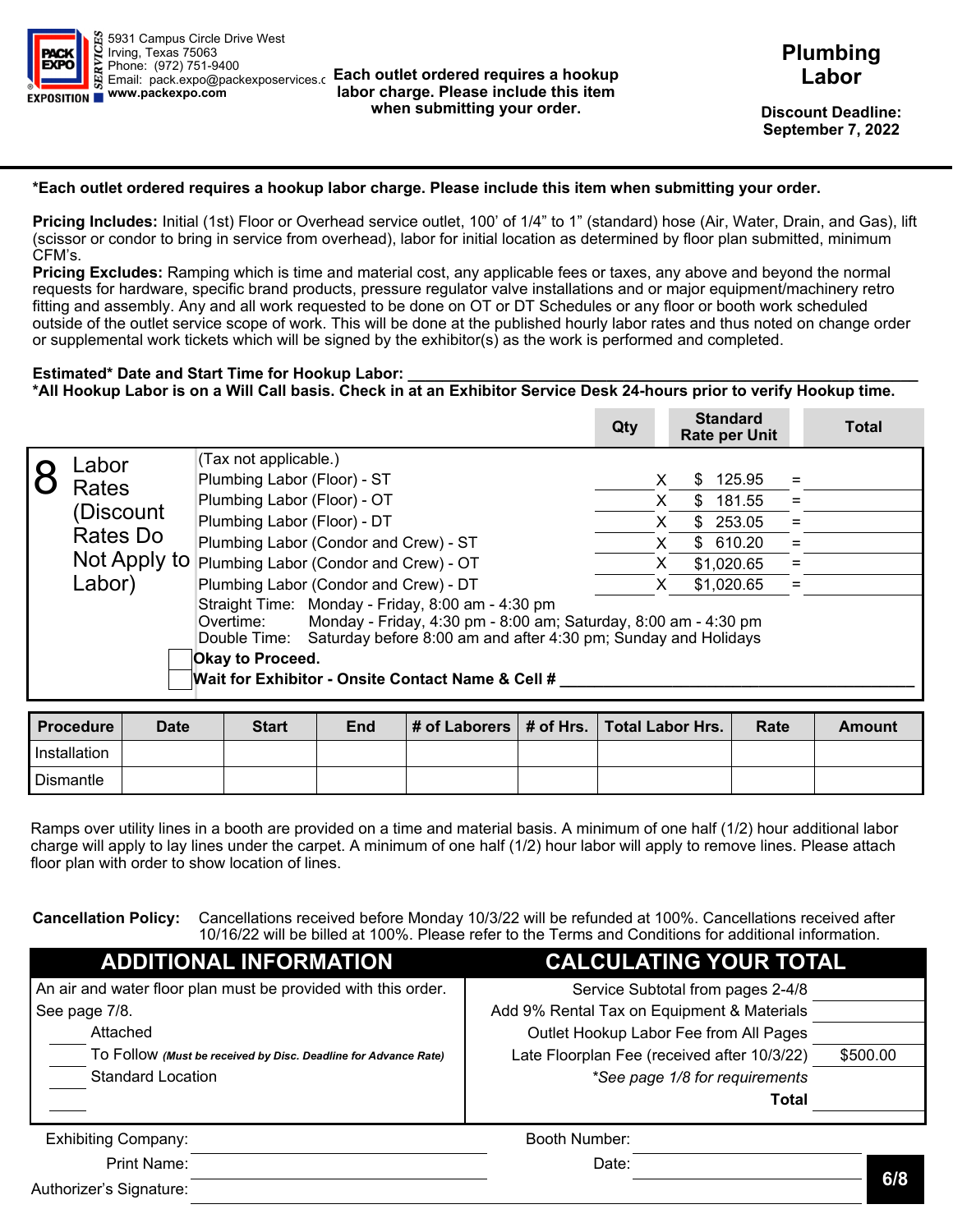

Email: pack.expo@packexposervices.c **Each outlet ordered requires a hookup labor charge. Please include this item when submitting your order.** 

**Discount Deadline: September 7, 2022** 

#### **\*Each outlet ordered requires a hookup labor charge. Please include this item when submitting your order.**

**Pricing Includes:** Initial (1st) Floor or Overhead service outlet, 100' of 1/4" to 1" (standard) hose (Air, Water, Drain, and Gas), lift (scissor or condor to bring in service from overhead), labor for initial location as determined by floor plan submitted, minimum CFM's.

**Pricing Excludes:** Ramping which is time and material cost, any applicable fees or taxes, any above and beyond the normal requests for hardware, specific brand products, pressure regulator valve installations and or major equipment/machinery retro fitting and assembly. Any and all work requested to be done on OT or DT Schedules or any floor or booth work scheduled outside of the outlet service scope of work. This will be done at the published hourly labor rates and thus noted on change order or supplemental work tickets which will be signed by the exhibitor(s) as the work is performed and completed.

#### **Estimated\* Date and Start Time for Hookup Labor:**

**\*All Hookup Labor is on a Will Call basis. Check in at an Exhibitor Service Desk 24-hours prior to verify Hookup time.** 

|                                                                   |                                                                                                                                                                                                                                                                                                                                                                                                                                                                                              | Qty |          | <b>Standard</b><br><b>Rate per Unit</b>                                          |            | <b>Total</b> |
|-------------------------------------------------------------------|----------------------------------------------------------------------------------------------------------------------------------------------------------------------------------------------------------------------------------------------------------------------------------------------------------------------------------------------------------------------------------------------------------------------------------------------------------------------------------------------|-----|----------|----------------------------------------------------------------------------------|------------|--------------|
| Labor<br>Rates<br>(Discount<br>Rates Do<br>Not Apply to<br>Labor) | (Tax not applicable.)<br>Plumbing Labor (Floor) - ST<br>Plumbing Labor (Floor) - OT<br>Plumbing Labor (Floor) - DT<br>Plumbing Labor (Condor and Crew) - ST<br>Plumbing Labor (Condor and Crew) - OT<br>Plumbing Labor (Condor and Crew) - DT<br>Straight Time: Monday - Friday, 8:00 am - 4:30 pm<br>Monday - Friday, 4:30 pm - 8:00 am; Saturday, 8:00 am - 4:30 pm<br>Overtime:<br>Double Time: Saturday before 8:00 am and after 4:30 pm; Sunday and Holidays<br><b>Okay to Proceed.</b> |     | X.<br>X. | 125.95<br>S.<br>\$<br>181.55<br>\$253.05<br>\$610.20<br>\$1,020.65<br>\$1,020.65 | $=$<br>$=$ |              |
|                                                                   | Wait for Exhibitor - Onsite Contact Name & Cell #                                                                                                                                                                                                                                                                                                                                                                                                                                            |     |          |                                                                                  |            |              |

| I Procedure  | Date | <b>Start</b> | <b>End</b> |  | $\vert$ # of Laborers $\vert$ # of Hrs. $\vert$ Total Labor Hrs. | Rate | Amount |
|--------------|------|--------------|------------|--|------------------------------------------------------------------|------|--------|
| Installation |      |              |            |  |                                                                  |      |        |
| Dismantle    |      |              |            |  |                                                                  |      |        |

Ramps over utility lines in a booth are provided on a time and material basis. A minimum of one half (1/2) hour additional labor charge will apply to lay lines under the carpet. A minimum of one half (1/2) hour labor will apply to remove lines. Please attach floor plan with order to show location of lines.

**Cancellation Policy:** Cancellations received before Monday 10/3/22 will be refunded at 100%. Cancellations received after 10/16/22 will be billed at 100%. Please refer to the Terms and Conditions for additional information.

| <b>ADDITIONAL INFORMATION</b>                                   | <b>CALCULATING YOUR TOTAL</b>               |          |
|-----------------------------------------------------------------|---------------------------------------------|----------|
| An air and water floor plan must be provided with this order.   | Service Subtotal from pages 2-4/8           |          |
| See page 7/8.                                                   | Add 9% Rental Tax on Equipment & Materials  |          |
| Attached                                                        | Outlet Hookup Labor Fee from All Pages      |          |
| To Follow (Must be received by Disc. Deadline for Advance Rate) | Late Floorplan Fee (received after 10/3/22) | \$500.00 |
| <b>Standard Location</b>                                        | *See page 1/8 for requirements              |          |
|                                                                 | Total                                       |          |
| <b>Exhibiting Company:</b>                                      | Booth Number:                               |          |
| Print Name:                                                     | Date:                                       |          |

Print Name:

Authorizer's Signature: